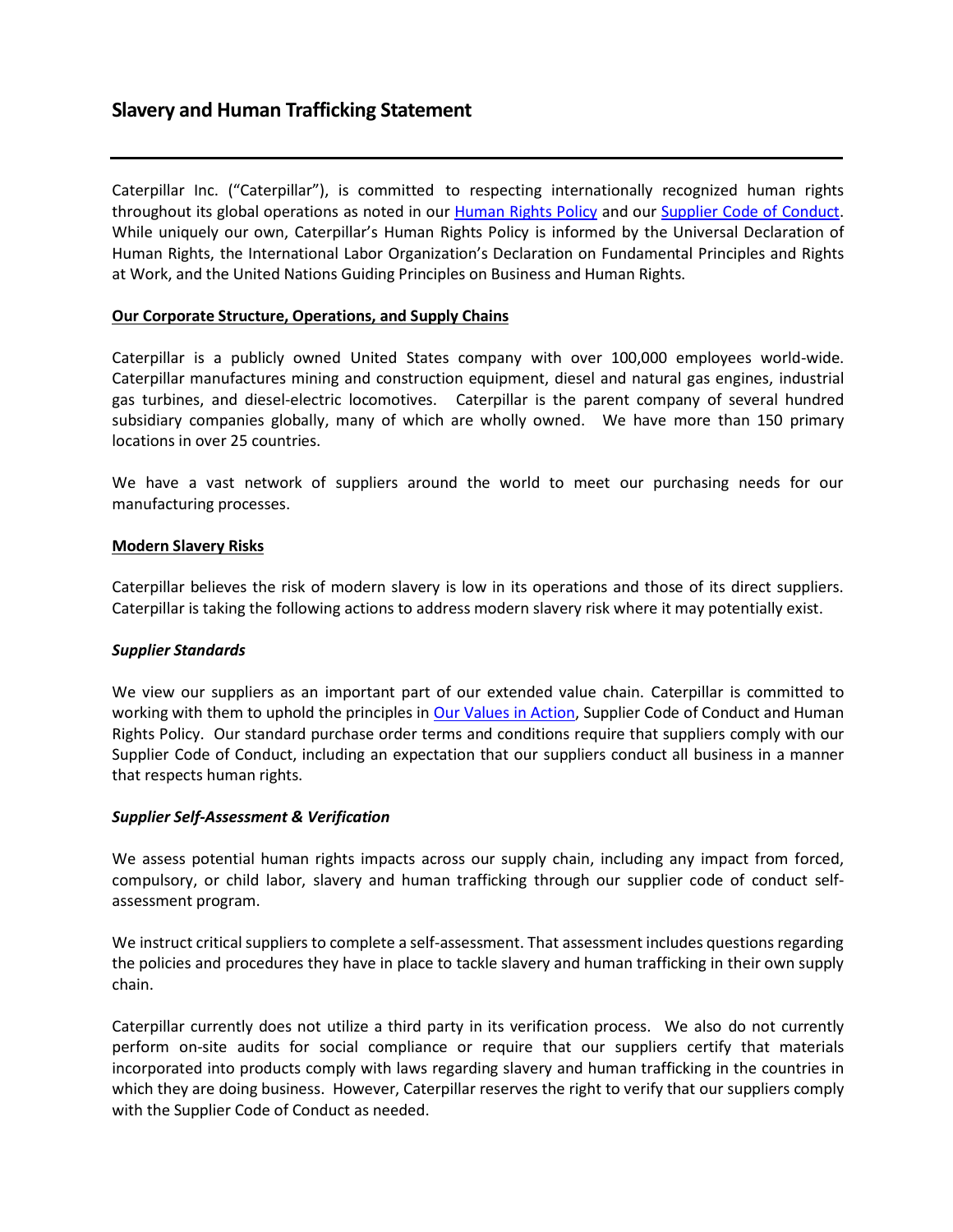# *Supplier Accountability*

In the event that Caterpillar becomes aware of any actions or conditions within its supply chain that are not in compliance with Caterpillar's Supplier Code of Conduct, Caterpillar reservesthe right to require that the supplier implement corrective measures. A supplier's continued non-compliance may lead to additional actions, up to and including termination of the business relationship.

#### *Reporting Modern Slavery Concerns*

We encourage any party to report situations in which they have a good faith belief that the entities or individuals covered under this Statement have taken actions that are inconsistent with the principles set forth in this Statement. We have dedicated the following confidential and anonymous means to encourage reporting by any party, maintained by our Office of Business Practices.

**Online Reporting** (can be submitted anonymously): [https://caterpillar.ethicspoint.com](https://caterpillar.ethicspoint.com/)

**Direct Telephone:** +1-309-675-8662 (English only)

**Toll-free Helpline:** Caterpillar maintains toll-free Helpline numbers in various countries. Inside Canada, the United States, and the U.S. Virgin Islands the number is 1-800-300-7898. Toll-free numbers currently in effect for other countries are posted at https://codeofconduct.cat.com. Language translation is available for those numbers. You may remain anonymous when you call from a country in which anonymous reporting is allowed.

**Call Collect Helpline:** +1-770-582-5275 (language translation available) **Email:** [BusinessPractices@cat.com](mailto:BusinessPractices@cat.com)

Caterpillar will not take any action against any party as a result of raising an issue in good faith pursuant to this reporting process. Also, Caterpillar does not tolerate any reprisal by any individual against any party for raising a concern or making a report in good faith.

#### *Policies & Training*

Caterpillar's Code of Conduct helps Caterpillar employees every day by providing guidance on the behaviors that support Our Values in Action – Integrity, Excellence, Teamwork, Commitment and Sustainability. Consistent with those Values, we treat others with respect, and we do not tolerate intimidation, discrimination or harassment. We are committed to complying with applicable laws, regulations and reporting requirements everywhere we do business. Slavery and Human Trafficking are inconsistent with our Values and will not be tolerated at Caterpillar, or anywhere in our supply chain.

All Caterpillar employees are required to complete Code of Conduct training on an annual basis. This training includes a certification by each employee that they are not aware of any activities (including human rights issues) that violate the Code.

Caterpillar has policies that apply company-wide, including to its wholly owned subsidiaries and majority owned joint ventures. Caterpillar's Human Rights Policy and this Slavery and Human Trafficking Statement are applicable to the company and are cascaded through internal communications to Caterpillar's subsidiaries and joint ventures.